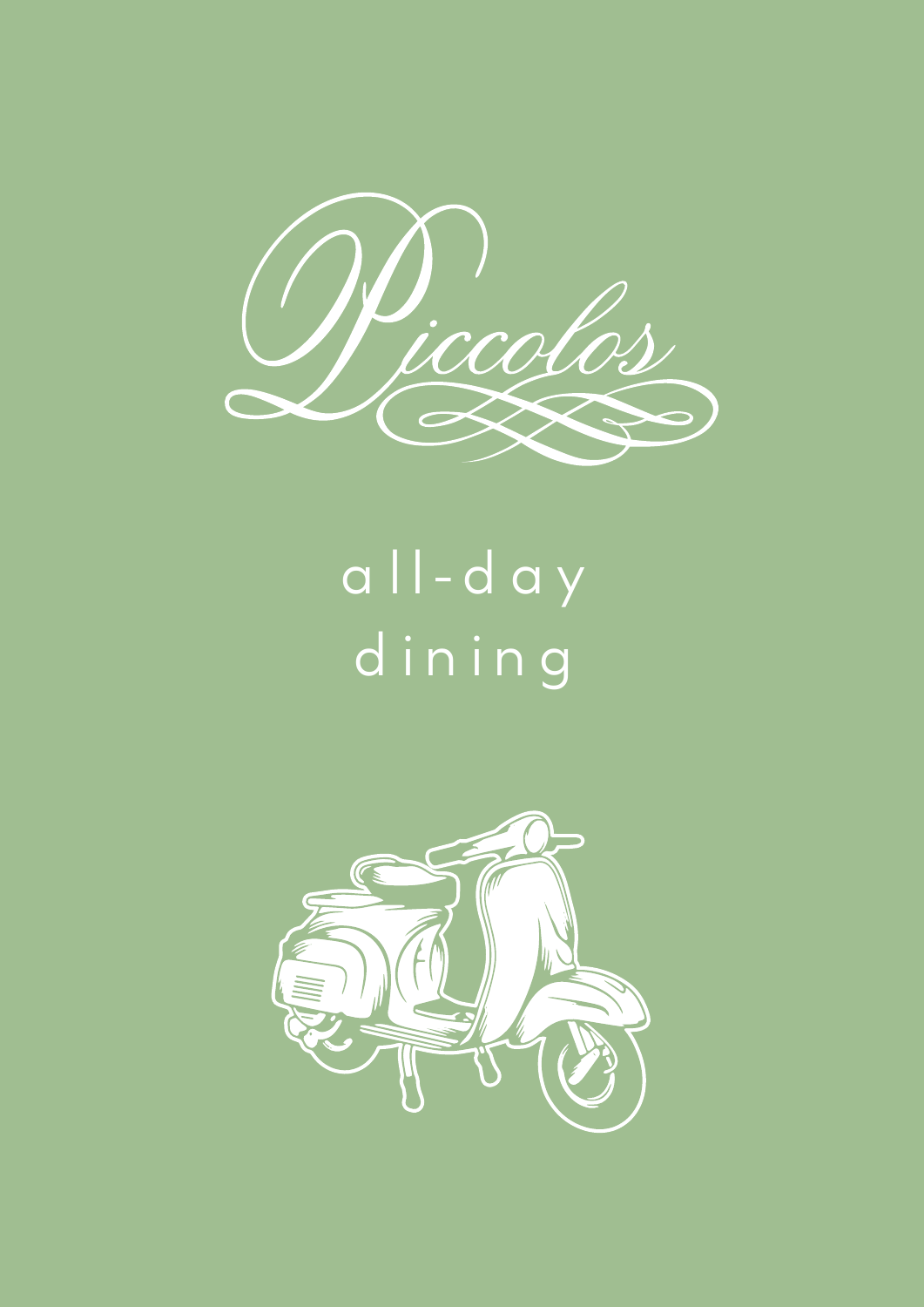# sharing plates.

| Kick Start Fries 香辣蒜薯條<br>fat chips served with a light coating of garlic & chilli                                          | \$65  |
|-----------------------------------------------------------------------------------------------------------------------------|-------|
| Nachos 三醬芝士粟米片<br>served with smash avocado, home made salsa, sour cream &<br>melted cheese<br>add chicken +\$30 加配雞肉       | \$130 |
| Calamari 香炸魷魚<br>lightly crumbed calamari served with lemon & tartare sauce                                                 | \$160 |
| Crispy Chicken Wings 香辣燒雞翼<br>6 wings fried & dunked in a succulent chilli sauce                                            | \$130 |
| Steamed Vegetarian Dumplings<br>素菜餃子伴四川甜辣醬汁<br>eight steamed veggie dumplings served with a Sichuan &<br>sweet chilli sauce | \$128 |
| Avocado Bruschetta 牛油果芝士烤包<br>smash avocado on finger size Turkish bread, topped with ricotta<br>cheese & dukkah            | \$130 |
| Tandoori Chicken Skewers<br>唐杜裡烤雞肉串燒<br>traditional tandoori chicken skewers served with minted yoghurt                     | \$160 |
|                                                                                                                             |       |

| Beef Skewers 和牛串燒<br>with teriyaki sauce                                                                                       | \$185 |
|--------------------------------------------------------------------------------------------------------------------------------|-------|
| Grilled Lamb Lollipops 烤新西蘭羊棒<br>the perfect way to enjoy New Zealand lamb served with Piccolos<br>cucumber salad & mint sauce | \$165 |
| Fried Chicken & Avocado Bao<br>炸雞牛油果包                                                                                          | \$120 |
| Peking Duck Rolls 北京鴨卷<br>served with spring onions, coriander & plum sauce                                                    | \$155 |
| Mussels Marinara 蕃茄煮青口配蒜香多士<br>steamed & finished with garlic, white wine, herbs a handful of<br>fresh tomatoes & garlic toast | \$160 |
| Clams Al Vapore 白酒煮蜆<br>clams cooked in a sauce of white wine, chili, garlic & fresh herbs                                     | \$155 |
| Saute Garlic Shrimp 香蒜蝦配烤包<br>fresh garlic, butter touch of chili & served with toasted Turkish bread                          | \$160 |
| soup                                                                                                                           |       |

| Soup 餐湯 (番茄 / 南瓜 / 蘑菇)      | \$85 |
|-----------------------------|------|
| tomato / pumpkin / mushroom |      |

# salad.

Thai Beef Salad 泰式牛肉沙律 \$168 served with mint, Thai basil & coriander

### Grilled Haloumi, Beetroot & Pea Salad \$160 烤哈羅米芝士紅菜頭豌豆沙律

served with mixed leaves, sun blush tomatoes, mint & tossed in a lemon herb vinaigrette

Crab and Avocado Salad 蟹肉牛油果沙律 \$170 jumbo crab meat layers, fresh avocado & tomato with mix salad

'Good Old' Caesar Salad 凱撒沙律 \$165 served with crispy romaine lettuce & classic Caesar dressing. add chicken +\$25 or salmon +\$30 加配雞肉+\$25 或 配三文魚+\$30

Rosemary Chicken Salad 香草雞牛油果沙律 \$165 with fresh avocado, crispy bacon & rosemary dijon dressing

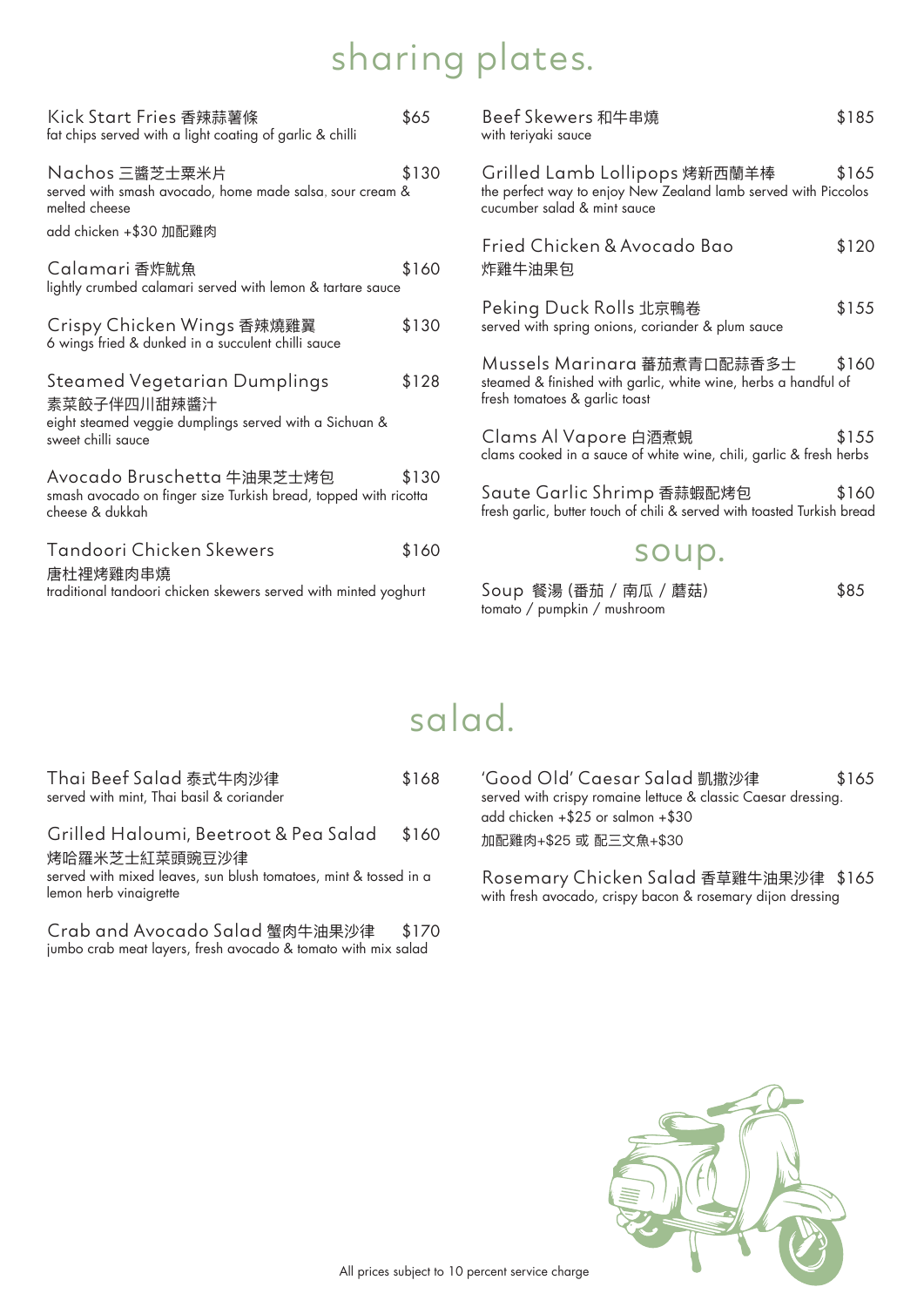### pasta.

| Old Fashioned Mac & Cheese<br>傳統芝士通心粉<br>macaroni pasta with Piccolos special cheese sauce<br>add chicken +\$40 or prawns +\$60<br>加配雞肉+\$40 或 配蝦肉+\$60                     | \$155 |
|-----------------------------------------------------------------------------------------------------------------------------------------------------------------------------|-------|
| Prawn & Salmon Fettuccine<br>香蒜大蝦三文魚闊麵<br>in a creamy garlic sauce                                                                                                          | \$175 |
| Blue Swimmer Crab Linguine 蟹肉扁意粉<br>crab, garlic, chilli, white wine & virgin olive oil                                                                                     | \$175 |
| Penne Arrabiata 香辣茄汁長通粉<br>spicy tomato sauce, bell peppers, a hand full of fresh basil &<br>shaved parmesan                                                                | \$165 |
| Pappardelle Bolognese 意式牛肉肉醬闊麵<br>fresh Wagyu minced beef in a rich tomato sauce                                                                                            | \$165 |
| Ravioli in Tomato or Cream Sauce<br>芝士菠菜意式雲吞<br>ricotta & spinach filled ravioli served with your choice of sauce<br>- creamy sauce 配忌廉白汁<br>- garlic & tomato sauce 配蒜香蕃茄汁 | \$165 |
| Linguine Vongole 香蒜白酒蜆肉扁意粉<br>sautéed clams, tossed in extra virgin olive oil, fresh garlic &<br>a shake of chili                                                           | \$165 |
| Spaghetti Carbonara<br>卡邦尼煙肉蛋意粉<br>served with bacon, egg, parmesan cheese & double cream                                                                                   | \$160 |
| Spaghetti Marinara 海鮮番茄意粉<br>with mixed seafood in a basil marinara sauce                                                                                                   | \$175 |
| Wild Mushroom Fettuccine 蘑菇闊麵<br>4 kinds of mushrooms sautéed in garlic with a rich creamy sauce<br>& pecorino cheese                                                       | \$160 |
| risotto.                                                                                                                                                                    |       |
| Wild Mushroom Risotto 野生蘑菇燴飯<br>enjoy the flavors & textures of four different mushrooms,<br>sautéed in garlic                                                              | \$160 |
| Pumpkin, Pea & Asparagus Risotto<br>南瓜豌豆蘆筍意大利飯                                                                                                                              | \$160 |
| Chicken & Lemongrass Risotto<br>雞肉檸檬香茅意大利飯                                                                                                                                  | \$175 |

chunky chicken pieces sautéed with lemongrass, garlic, herbs & white wine with a touch of parmesan and cream to finish

# burgers & sandwiches.

| Rosedale Beef Burger 招牌牛肉漢堡<br>Wagyu beef pattie served with plum tomatoes, butter lettuce,<br>spanish onions, cheddar cheese & potato wedges                                                                                                 | \$190 |
|-----------------------------------------------------------------------------------------------------------------------------------------------------------------------------------------------------------------------------------------------|-------|
| Grilled Chicken Burger 烤雞肉漢堡<br>flame grilled chicken breast fillet, topped with fresh salad &<br>our creamy ranch dressing on a toasted sesame seed bun<br>with French fries<br>add avocado +\$20 or cheese +\$20<br>加配牛油果 +\$20 或 配芝士 +\$20 | \$168 |
| Wagyu Steak Sandwich 牛扒三文治<br>flame grilled beef served with cheese, grilled onions &<br>fresh garden salad with French fries<br>add avocado +\$20 bacon +\$20 beetroot +\$20 egg +\$20<br>加配牛油果+\$20 煙肉+\$20 紅菜頭+\$20 蛋+\$20                 | \$178 |
| mains.                                                                                                                                                                                                                                        |       |
| <b>BBQ Baby Back Ribs</b><br>香烤豬肋骨配粗薯條 半份\$215 / 全份\$390<br>Half or Full rack of US baby back ribs, braised perfectly in a rich<br>BBQ sauce served with fat chips                                                                            |       |
| Baby Lamb Fillets In Filo Pastry<br>羊肉酥皮卷配薯蓉<br>succulent baby lamb fillets cooked in filo pastry, served with<br>mashed potatoes & seasonal vegetables                                                                                       | \$265 |
| Pork Belly 脆皮豬腩肉配蘋果醬,薯蓉,胡蘿蔔<br>snap cracking pork belly, apple confit, mash potato, carrots &<br>rich pork gravy                                                                                                                              | \$265 |
| Chicken Schnitzel 炸雞扒配薯條,沙律<br>thin slices of tender chicken pan fried in a blend of herb crumbs<br>served with French fries, Milanese tomato sauce, rocket salad,<br>capers & lemon wedges                                                   | \$220 |
| Tandoori Chicken Fajitas<br>印度烤雞肉配薄餅<br>sizzling chicken tenderloins marinated in Piccolos Tandoori sauce,<br>served with four tortillas, mint yogurt, mango chutney & salsa                                                                  | \$255 |
| Horseradish Crusted Salmon Steak<br>香煎三文魚扒配山葵,蔬菜,蒔蘿,小酸豆,奶油汁<br>with steamed vegetables, dill, capers & butter sauce                                                                                                                           | \$265 |
| Grilled Tilapia<br>香烤羅非魚配芒果牛油果莎莎醬,薯蓉                                                                                                                                                                                                          | \$195 |

lightly grilled Tilapia served with a mango avocado salsa & creamy mash potato